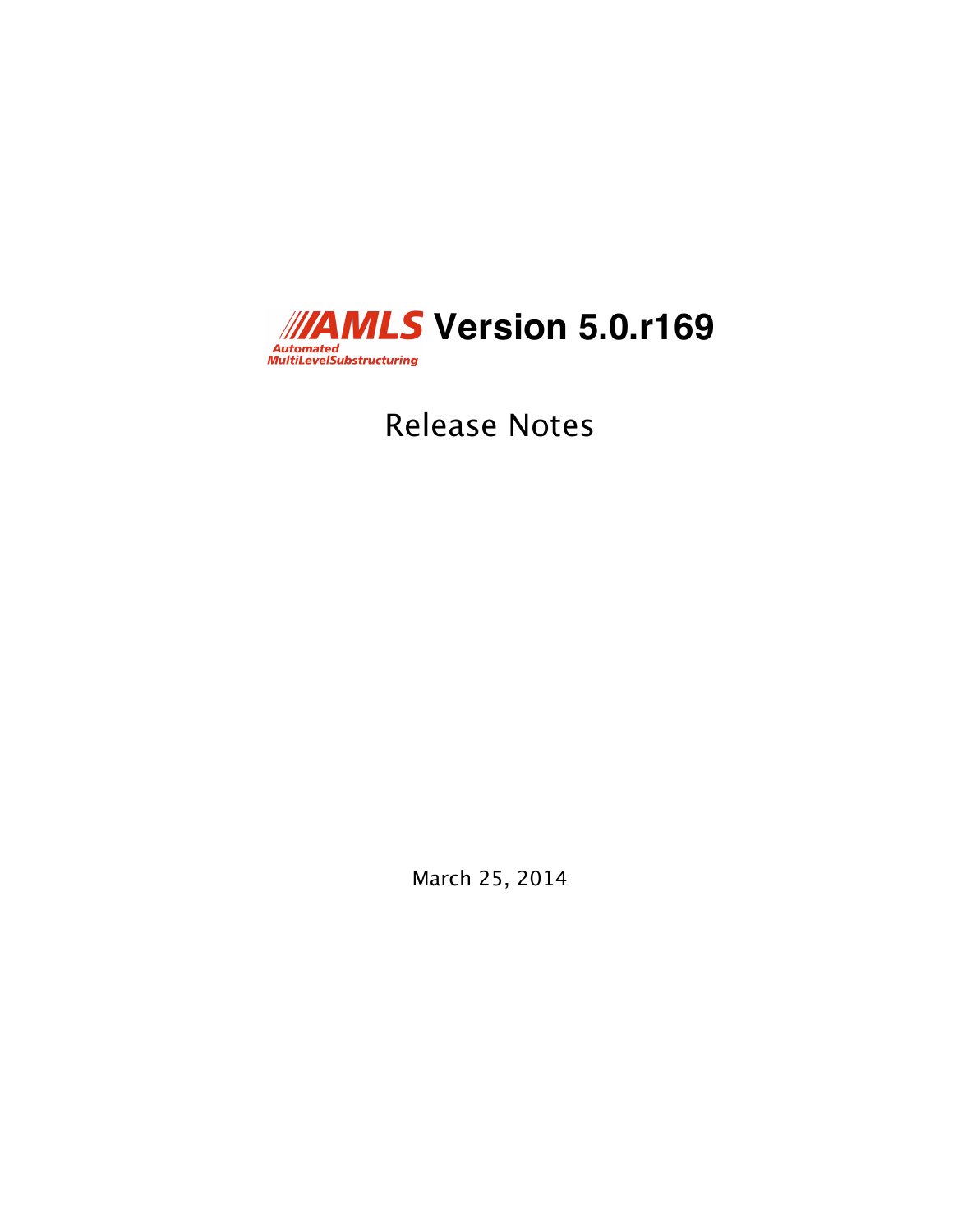

## **Differences between 5.0.r144 and 5.0.r169:**

These include the following:

- 1. Several AMLS error fixes/issues:
	- a) Changed phase3 and phase5 memory allocation to provide some flexibility, in case the state of the machine's memory is not as assumed by the user. Under the new scheme, AMLS will attempt to allocate the amount of memory specified by the user (or the default amount, if an amount is not specified), and if the allocation is unsuccessful, AMLS will attempt to allocate an amount of memory that will allow the job to run, rather than simply letting the job fail.
	- b) Fixed phase 3 bug associated with very small area matrices in coupled structure-acoustic analysis.
	- c) Fixed phase 3 memory estimation errors.
	- d) Fixed phase 5 memory estimation error associated with processing a very large model with thousands of modes and millions of DOF requested for output.
	- e) Fixed qd\_mod5 and fr\_mod2 scripts so that they do not report an error if AMLS\_MEM is not set.
- 2. Some users have had jobs die after spending significant time in AMLS because the jobs needed to check out a license for FastFRS and none was available. This issue has been addressed for Nastran users by scanning through the Nastran bulk data at the beginning of each job to determine what licenses will be needed. Then the job checks out all of the licenses for AMLS and FastFRS that it will need, and releases each license when it is no longer needed. If all of the licenses that will be needed for the job are not available at the beginning of the job, the job will not continue. This ensures that large amounts of computer and wallclock time will not be committed to jobs that cannot run to completion.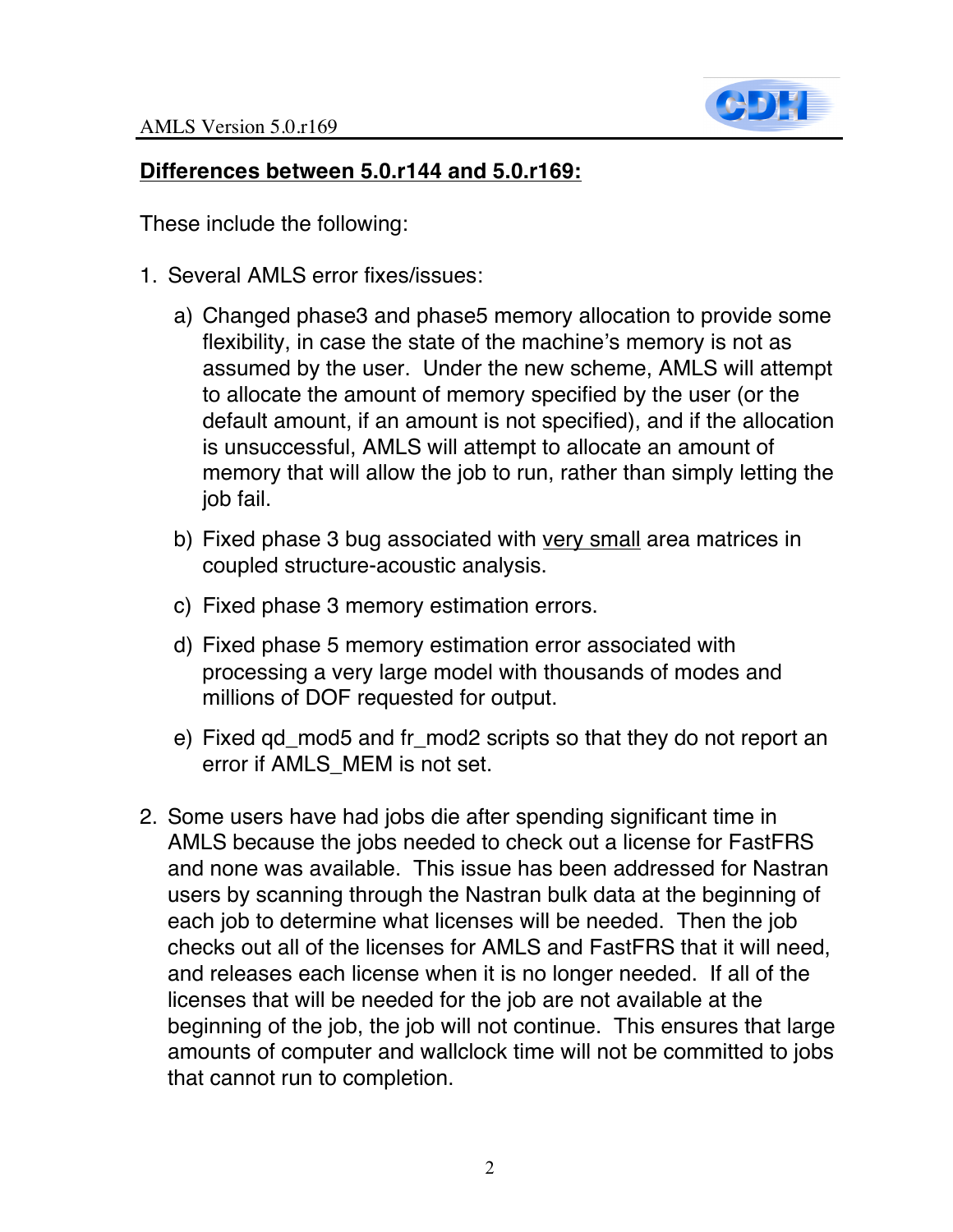

## **MSC and NX Delivery Data Bases (DDB):**

On the CDH AMLS FTP site the following DDBs are stored:

MSC 2010.1.3, 2011, 2012.1, 2012.2, 2013.1 and NX8.5, and NX9.0 If there is a special need for an older DDB version, please contact:

support@cdh-ag.com.

It is highly recommended that the users consider using the latest MSC version 2013.1, because there are two important improvements, which relate to AMLS:

- 1. Handling of dense structural damping matrices, K4JJ, especially when there are a large number of MAT1 records with the same value of structural damping, Ge.
- 2. Very efficient sparse data recovery, specifically in the time spent in SDR2 module when there are thousands of solution vectors for very few DOFs (which happens quite often in NVH analysis).

## **Corrections to the previous DDB provided with 5.0.r120:**

- 1) When DISP = ALL is specified, the user now gets output for all DOF.
- 2) If using ODS and requesting only 3 translations, and if any of the 3 DOFs are dependent (through MPCs), previously they were not correct.
- 3) If using ODS and specifying param, ldfrqind, yes, previously incorrect results were obtained.
- 4) If using ODS, previously some of the frequencies that were requested on DTI, odsdti were not processed.
- 5) It is no longer necessary to specify a dummy load on the structure if loads are only applied to the acoustic DOFs.
- 6) If using AMLSF, the fluid damping matrix, K4, is now properly handled.